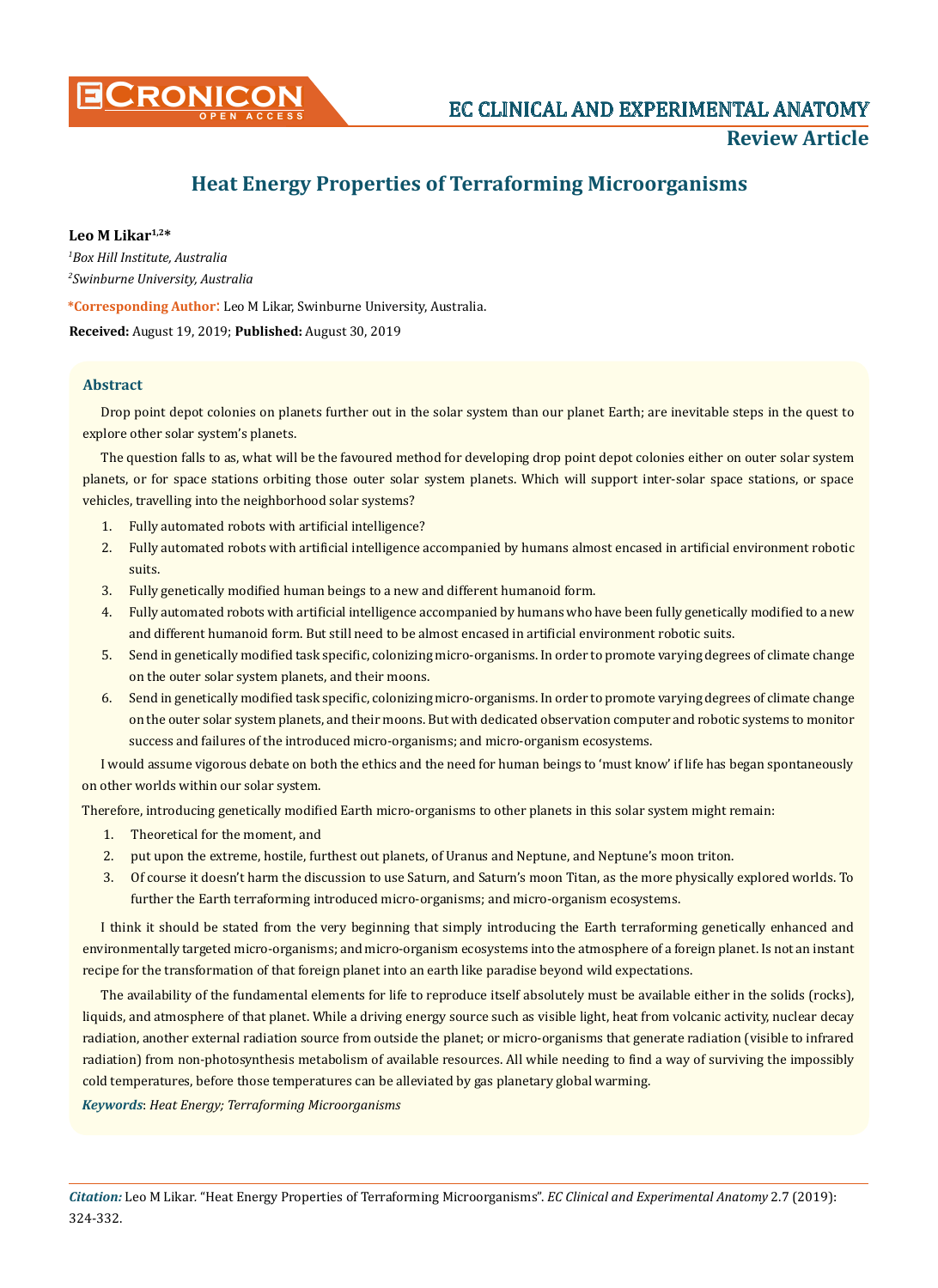#### **Green house gases**

What is a gas, and why is a gas on its own not enough to create Earth like environmental conditions on a foreign planet?

Gas atoms and gas molecules seem to be specific as to what wavelengths of light pass straight through them. And what wavelengths of light stimulate either the gases electrons or the shape of the gas molecule to respond. Why is H<sub>2</sub> not a greenhouse gas compared to CO<sub>2</sub>? [1]

Ultraviolet U.V. light is below  $\lambda$  400 nm down to about  $\lambda$  100 nm.

The wavelength region of the visible light spectrum starts at  $\lambda$  above 400 nm to 435 nm for violet light.

Then  $\lambda$  435 nm -  $\lambda$  480 nm for blue light. Then  $\lambda$  480 nm -  $\lambda$  490 nm for a more blue green light.

Then  $\lambda$  490 nm -  $\lambda$  500 nm for a more green blue light. Then  $\lambda$  500 nm -  $\lambda$  560 nm for green light.

Then  $\lambda$  560 nm -  $\lambda$  50 nm for a yellow green light. Then  $\lambda$  580 nm -  $\lambda$  595 nm for yellow light.

Then  $\lambda$  595 nm -  $\lambda$  650 nm for orange light. Then  $\lambda$  650 nm - 750 nm for red light.

Near Infrared λ 780 nm - 2,500 nm [2].

The Earth's atmosphere is dominated in volume by nitrogen gas N<sub>2</sub> and Oxygen gas O<sub>2</sub>. Yet much smaller amount of CO<sub>2</sub> have a critical role for life to be sustained on planet Earth. As it is carbon dioxide (CO<sub>2</sub>) plus water (H<sub>2</sub>O) in the presence of sunlight (photon packets of energy) that plants process with their enzymes (such as chlorophyll), to manufacture Oxygen (O<sub>2</sub>) and sugar (C<sub>6</sub>H<sub>12</sub>O<sub>6</sub>).

Yet gases such as the bar bell shaped molecules of  $0_{2'}$  N<sub>2</sub> and H<sub>2</sub> simply allow infrared radiation to pass through them with little or no affect!  $N_{2}$ .

The photons of infrared radiation do not have the exact amount of energy (measured in electron volts, eV) to either (1) effect an electron to be excited enough to jump higher into the atom's or molecules next higher orbital shell.

Without the exact quantity of energy electrons will not jump to an excited higher orbital level of their atom or molecule [3].

There is a possible exception in unlikely but possible scenarios. If a volume of  ${\rm H_2}$  gas, in say a planet's atmosphere, is bombarded with ultraviolet radiation. Some of the electrons of the H<sub>2</sub> gas molecules are excited into a much higher orbital. From this ultraviolet excited state, will these H<sub>2</sub> gas molecule electrons will accept, and be stimulated further, by infrared radiation photons?

Will these ultraviolet excited  $\text{H}_{\text{2}}$  gas molecules electrons, having accepted, and being still further stimulated by infrared radiation photons. Behave as methane gas (CH<sub>4</sub>) and carbon dioxide gas (CO<sub>2</sub>) molecules, and water vapour molecules (H<sub>2</sub>O); in twisting, rotating, vibrating, resonating within their molecular structures caused by the infrared photon radiation collisions [2].

Thus, stopping the infrared radiation leaving that planet's atmosphere?

Unfortunately, no! The H<sub>2</sub> electrons, having absorbed the infrared photon and jumped slightly to a higher energy level orbital, simply fall back down to their previous orbital and emit an equivalent infrared photon, or the same electron falls all the way down to its very original energy orbital level, and emits a photon of ultraviolet light energy instead!

Curiously H<sub>2</sub> gas molecules N<sub>2</sub> gas molecules O<sub>2</sub> gas molecules, all have a linear dumbbell shape. Neither absorb infrared photons of radiation.

Water vapour molecules (H<sub>2</sub>O) and carbon dioxide gas molecules (CO<sub>2</sub>) both have a "V" shape. When a photon of infrared radiation collides with one of these molecules (H<sub>2</sub>O) or (CO<sub>2</sub>) their electrons remain unaffected [4].

However, the photon of infrared radiation is actually absorbed into the (H<sub>2</sub>O) or (CO<sub>2</sub>) molecule's structure by causing bending, rotating, vibrating/oscillating, or resonance, of the entire molecule!

Stopping the photon of infrared radiation from leaving that planet's atmosphere of the  $({\rm H_2O})$  or  $({\rm CO_2})$  molecules. Dare I say the photon of infrared radiation is converted to kinetic energy within the  $({\rm H_2O})$  or (CO<sub>2</sub>) molecule's structure. Plus, the infrared/kinetic energy from increased collisions with other (CO<sub>2</sub>) molecule's and the atmospheric O<sub>2</sub> and N<sub>2</sub> [2].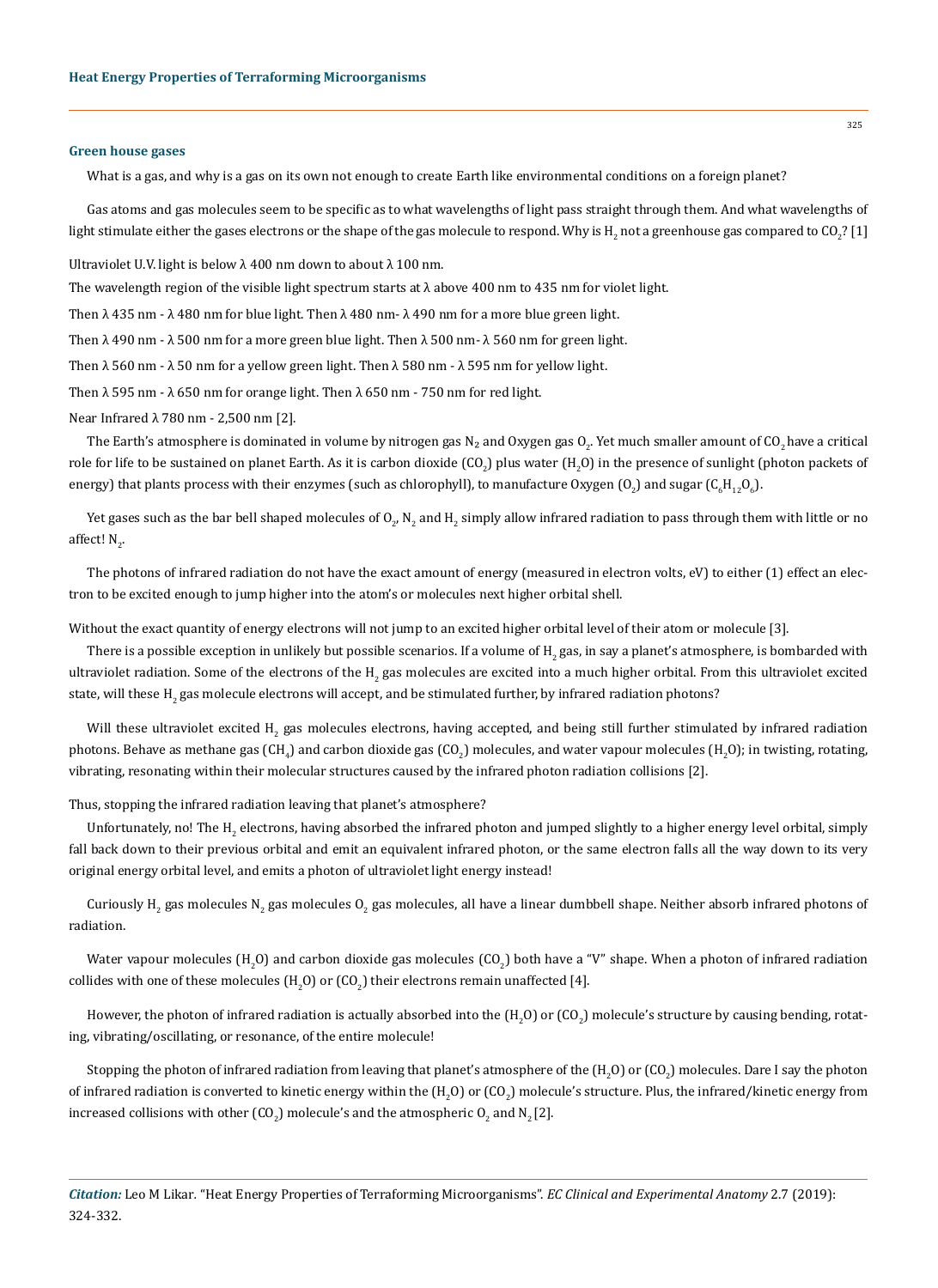So, the 'V' shaped (H<sub>2</sub>O) or (CO<sub>2</sub>) molecule, or the pyramid shaped methane gas (CH<sub>4</sub>), or possibly ammonia (NH<sub>3</sub>) gas are critical for converting the infrared photons of electromagnetic radiation flying through the atmosphere, as components for greenhouse warming of a planet, through sunlight.

Even more so in sunlight/energy deficient, planetary environments.

Another greenhouse gas Nitrogen dioxide (NO2) absorbs in both the visible and infrared wavelengths!

Unfortunately, when absorbing in visible light it's (NO<sub>2</sub>) electrons after absorbing a visible light photon, jump to a higher electron orbital, then fall back to their original electron orbital, releasing a photon of light. No kinetic or infrared energy to warm a planetary atmosphere! When the same Nitrogen dioxide (NO<sub>2</sub>) absorbs an infrared photon of light, it's (NO<sub>2</sub>) bonds twist, rotate, wobble or vibrate. Thus, maintaining conserving the infrared energy as kinetic energy [2,3].

Interestingly a similar greenhouse gas molecule, di-nitrogen oxide (N<sub>2</sub>O), as well as being a known atmospheric greenhouse gas, absorbing infrared photons/wavelengths of electromagnetic radiation. Has been recently observed to absorb in the red part of the visible light wavelengths of the electromagnetic spectrum. The question has to be asked. Does di-nitrogen oxide (N<sub>2</sub>O), absorb a visible red photon of light as an electron jumping to a higher energy orbital, or as a twisting and bend of the di-nitrogen oxide (N<sub>2</sub>O), molecule itself; as it would if it was conserving infrared radiation? [2,3].

"The near infrared and visible absorption spectrum of nitrous oxide 14N216O has been recorded by Fourier transform absorption spectroscopy, between 6500 and 11000 cm<sup>-1</sup> and by Intracavity Laser Absorption Spectroscopy, between 11700 and 15000 cm<sup>-1</sup>. Nineteen new bands are observed and, altogether, 34 cold and 10 hot bands are rotationally analyzed. The related upper term values, vibrational assignments, and principal rotational constants, as well as the relative band intensities are quantitatively discussed in terms of the formation of vibrational clusters, on the basis of the effective Hamiltonian" [5].

Where 15,000 cm-1; λ=1/wavenumber⇒1/15,000 cm-1⇒λ=666 nm. And 1/11700 cm-1⇒λ=854.7 nm [2].

As 1/11700 cm-1⇒λ=854.7 nm, it is in the near infrared region of the electromagnetic spectrum.

So as above, does di-nitrogen oxide (N<sub>2</sub>O), absorb a visible red photon of light ( $\lambda$  = 666 nm visible red), as an electron jumping to a higher energy orbital, or as a twisting and bend of the di-nitrogen oxide (N<sub>2</sub>O) molecule itself, as it would when being stimulated by near infrared photon/wavelength of radiation (at  $\lambda$  = 854.7 nm invisible infrared); as it would if it was conserving infrared radiation?

More intriguing, and even more compelling is atmospheric water vapour (H2O).

As water vapour (H<sub>2</sub>O) absorbs ultraviolet light, is transparent to visible light, allowing visible light to pass through it; then water (H<sub>2</sub>O) absorbs infrared photons/wavelengths of the electromagnetic spectrum.

Logically, water (H<sub>2</sub>O) will accept photons of ultraviolet light as causing it's (H<sub>2</sub>O) electrons to jump to a higher energy orbital, before the water's electrons (H<sub>2</sub>O) fall back down to their original, lower energy level. And water (H<sub>2</sub>O), a known greenhouse gas will logically absorb infrared photons/wavelengths of energy as bending, twisting, rotating, or vibrating of the entire water molecule  $\rm(H_2O)$  [2].

The near infrared absorption spectrum of liquid water at 20°C has been reinvestigated using a PbS cell detector system. The total spectral range investigated was from 0.70 to 2.50μ. A curve is included which shows five prominent absorption bands at 0.76, 0.97, 1.19, 1.45, and 1.94μ; and a table gives experimental results of water absorption at 20°C" [6].

Where  $0.76\mu$  = 760 nm. Where 760 nm is absolute borderline of what the human being can 'see' as red light (red photons of light in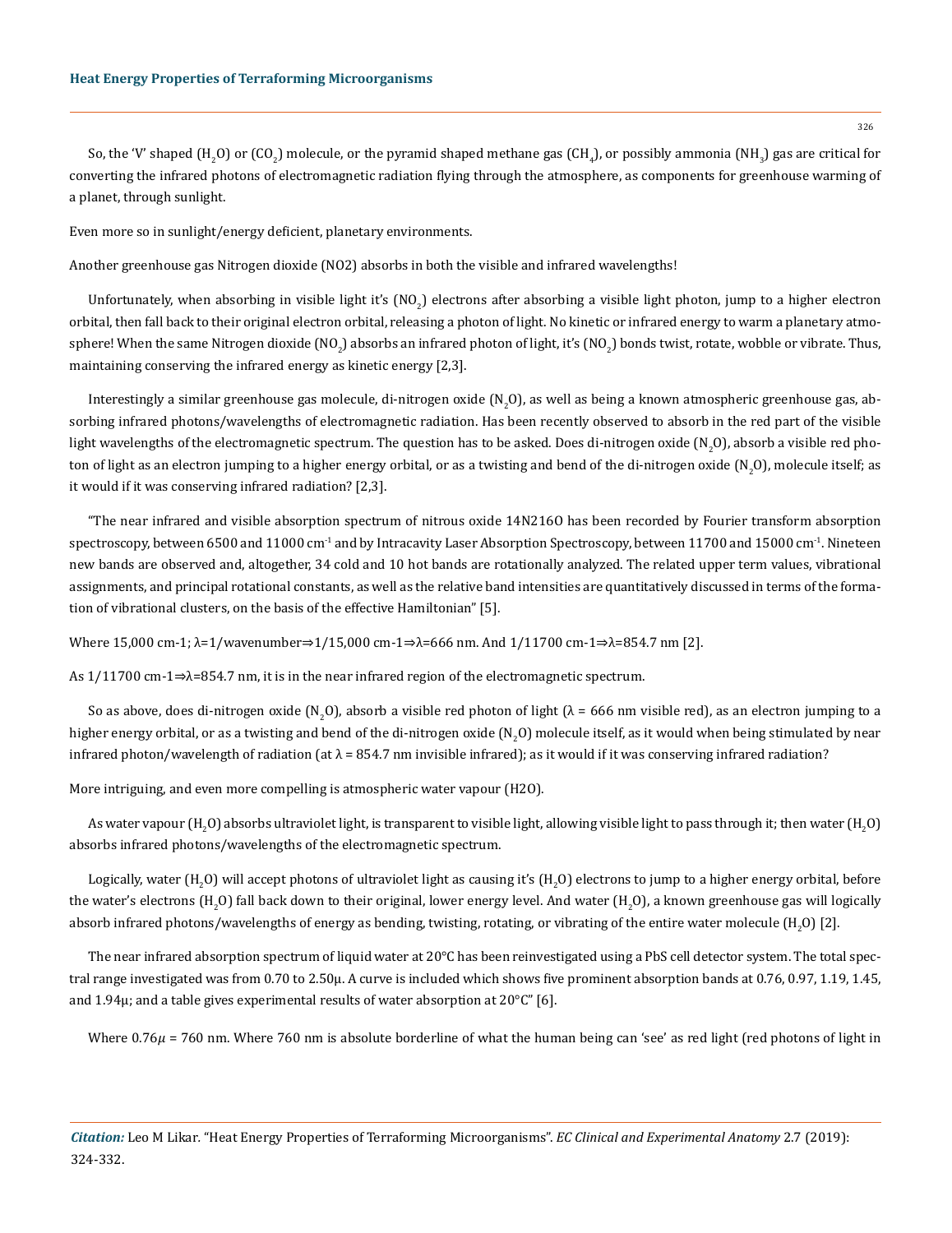red spectrum of electromagnetic wavelengths) in the visible light spectrum; and the beginning of the near infrared region of the electromagnetic spectrum.

But how will water vapour absorb red light at the edge of the near infrared visible electromagnetic spectrum? [2].

Until this question is reconfirmed in the laboratory then the whole premise on which option 1 is invalid, and therefore a cause for misplaced resources! Why? option 1.

#### **What an autotroph micro-organism needs**

On the Earth, water (H<sub>2</sub>O) + carbon dioxide (CO<sub>2</sub>) + sunlight photons of energy in UV, visible and IR wavelengths ( $\lambda$ ) + plant enzymes  $\rightarrow$  sugars (C<sub>6</sub>H<sub>12</sub>O<sub>6</sub>) + oxygen (O<sub>2</sub>) [7].

Which oxygen (O2) is used for their own plant and microbe respiration; as well as animal respiration [7].

Additionally, elements to the above C, H, O, elements (for sugars {C<sub>6</sub>H<sub>12</sub>O<sub>6</sub>} and carbohydrates), to sustain micro-organisms in their life cycles. Would be phosphorous or even arsenic for DNA structures, and Nitrogen for DNA base pairs.as well as amino acid production. Sulphur is an element needed for some amino acid production as well as potassium for plant lifeforms [8].

So, what is available on the Earth that could be genetically modified to create an organic source of infrared energy without having to start from scratch?

Lichens from the Earth's polar regions?

"A lichen is a composite organism that arises from algae or cyanobacteria living among filaments of multiple fungi specie" [9,10].

As the moss part of the lichen symbiont can burrow its fine filaments into any rock. This rock forms a protective, insulating home against the cold.

'Lichens are pioneer species, among the first living things to grow on bare rock or areas denuded of life by a disaster' [11].

The moss needs sugars (C $_{6}$ H $_{12}$ O $_{6}$ ), which on Earth are supplied by the algae part of this symbiont lichen; by using light to photosynthesize water (H<sub>2</sub>O) and carbon dioxide (CO<sub>2</sub>) into the sugars it needs and the moss needs to live and grow [9,10].

#### **Pre-Option 1**

- **• Firstly:** As Hydrogen (H₂) atmospheric gases, nitrogen (N₂) atmospheric gases, as well as Helium (He) atmospheric gases are most common gases by volume in the solar system; but are not greenhouse gases. It might be obvious that micro-organisms could be used to alter those foreign planet atmospheric gases to greenhouse gases.
- **• Secondly:** As some of our solar system's planets already contain amounts of greenhouse gases such as methane (CH₄); the second issue of planet terraforming outer solar system foreign planets to be addressed is: the substitute equivalent of sunlight radiation; near infrared photons or even thermal energy that might be created from micro-organisms.

#### **Option 1(A) basics [terrestrial]**

- (1) An artificial or natural protective environment to begin a micro-environment on a foreign planet or moon.
- (2) Lichen chosen as a consideration species: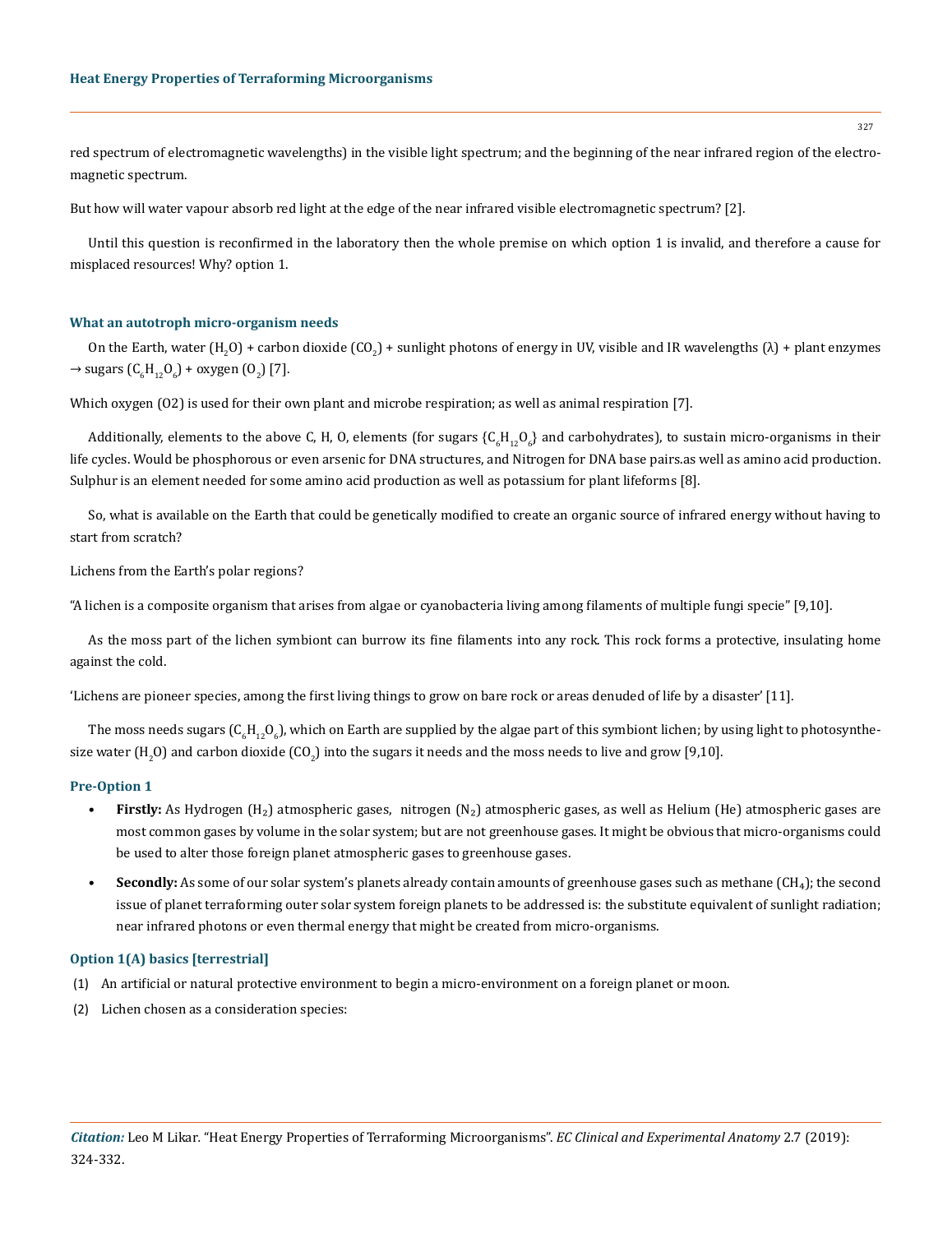- For its ability to form a micro-environment in rocks in order to withstand extreme weather temperatures; in both the Antarctic, Alaska-Siberia regions. (b) Lichens already form symbiotic relationships (c) The moss symbiont have related species of moss that are already bioluminescent [12,13]. (d) As bioluminescent moss ONLY fluoresces in the green wavelengths of the visible spectrum, genetic engineering in the laboratory would first have to produce a moss that was bioluminescent, and could fluoresces in the red region of the visible light spectrum; before any further work could proceed [2,6]. "Bioluminescent fungi emit a greenish light at a wavelength of 520 - 530 nm" [12,13].
- (3) If a lichen can be genetically engineered where the moss symbiont is bioluminescent and fluoresces in the red region of the visible light spectrum. Then (and if water absorbs visible red light [6] as molecular wobbles and rotations/kinetic energy) [2], a microenvironment of liquid water, within ice could be created; for the micro-environment of each individual Lichen. Liquid water which is critical for the transfer of nutrients to support life [11].

## **Option 2 (A) basics [Aquadic]**

- (1) An artificial or natural protective environment to begin a micro-environment on a foreign planet or moon.
- (2) Lichen chosen as a consideration species:
	- (a) For its ability to form a micro-environment in rocks in order to withstand extreme weather temperatures; in both the Antarctic, Alaska-Siberia regions. (b) Lichens already form symbiotic relationships (c) The moss symbiont have related species of moss that are already bioluminescent.

"Bioluminescent fungi emit a greenish light at a wavelength of 520 - 530 nm" [12,13].

(3) If a lichen can be genetically engineered where the moss symbiont is bioluminescent, yet still only fluoresces in the green region of the visible light spectrum. Then if its was the Purple Sulphur bacteria [14,15], which needs a light source to survive and metabolize via photosynthesis [7]. Now supplied by the moss symbiont in the green light wavelength at of 520 - 530 nm [12,13]; the Purple Sulphur bacterium supplies the infrared radiant heat to this hybrid lichen lifeform. Thus, without an external sunlight light source available ice water creates an insulating protective layer from the-180 degrees Celsius, Where the radiant heat of the Purple Sulphur bacteria [14,15] melts the ice into water at its contact point surface. A microenvironment of liquid water, within ice, could be created; for each individual Lichen. Liquid water which is critical for the transfer of nutrients to support life.

Purple Sulphur bacteria have a characteristic where they generate and then radiate heat, or infrared radiation into their water environment.

"…in the South Andros Black Hole in the Bahamas, purple sulfur bacteria adopted a new characteristic in which they are able to use their metabolism to radiate heat energy into their surroundings [11]. Due to the inefficiency of their carotenoids, or light-harvesting centers, the organisms are able to release excess light energy as heat energy [14,15]: "CO<sub>2</sub>+H<sub>2</sub>S+ light→ CH<sub>2</sub>O+S" [16].

'Purple sulfur bacteria found in salt marshes and mudflats produce organic matter in the presence of light' [16].

While other bacteria are required to create the precursor hydrogen sulphide (H<sub>2</sub>S) from atmospheric hydrogen gas (H<sub>2</sub>); but requires soluble sulphate ion SO<sub>4</sub><sup>2</sup> in the soil; via the formulae:  $4H_2+SO_4^2 \rightarrow H_2S+2H_2O+2OH$  [16].

"Others, such as certain Desulfovibrio species, are capable of sulfur disproportionation (splitting one compound into an electron donor and an electron acceptor)" [17].

An important fraction of the methane formed by methanogens below the seabed is oxidized by sulfate-reducing bacteria in the transition zone separating the methanogenesis from the sulfate reduction activity in the sediments [18].

*Citation:* Leo M Likar*.* "Heat Energy Properties of Terraforming Microorganisms". *EC Clinical and Experimental Anatomy* 2.7 (2019): 324-332.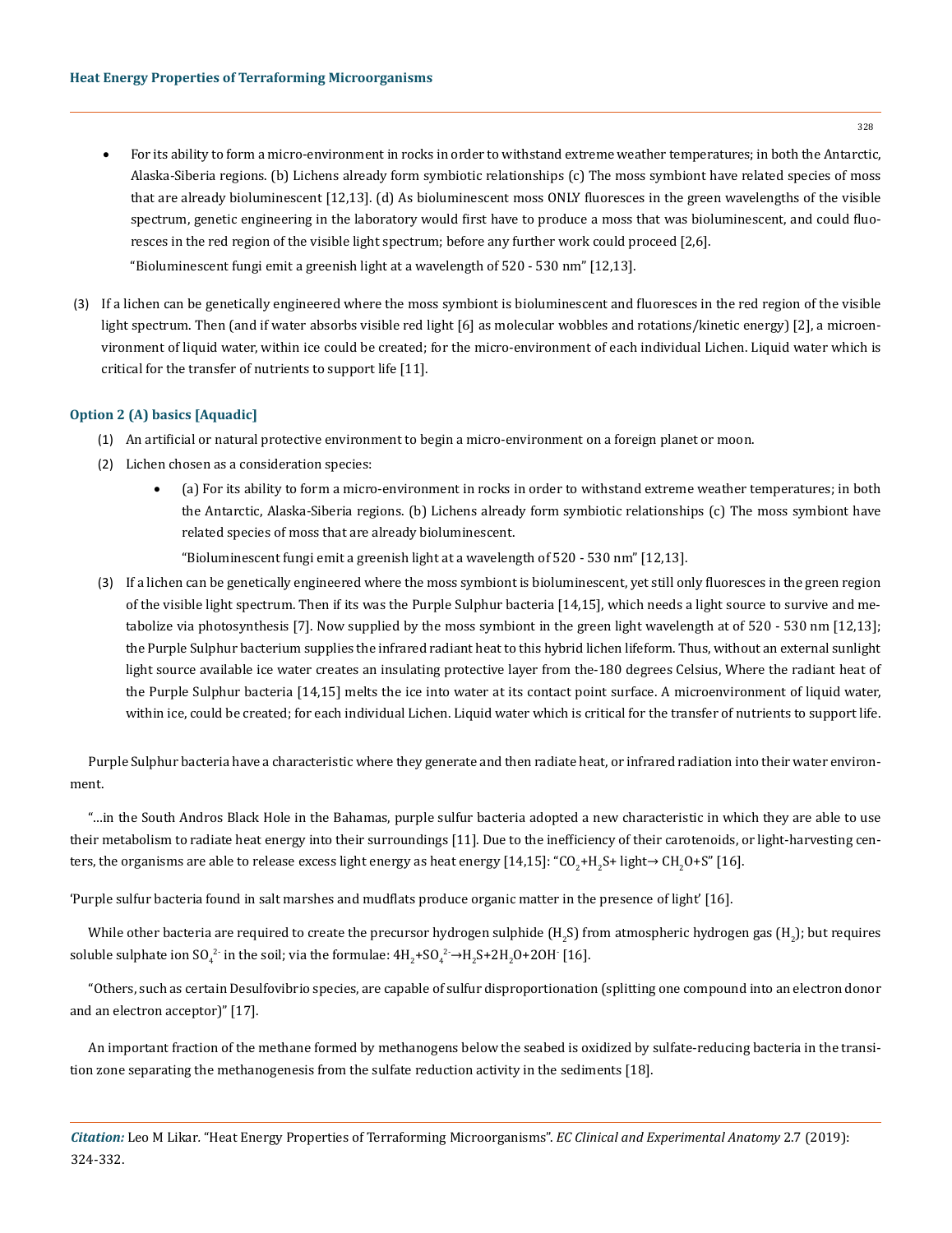#### **Option 1(B) basics [Terrestrial]**

The second symbiont of a Lichen genetically engineered where the moss symbiont is bioluminescent and fluoresces in the red region of the visible light spectrum to the near infrared region of the electromagnetic spectrum at 760 nm wavelength. Needs to produce sugar for itself and the symbiont genetically modified moss. Thus, the second symbiont of Lichen is usually an algae/diatom [25,26]. Because of its small micro size and its ability to photosynthesize.

Where CO<sub>2</sub> is available in the atmosphere, and the ice interface surface melts to water via the energy from red/infrared photons of light at 760 nm. Then the ingredients of CO<sub>2</sub> (carbon dioxide) + H<sub>2</sub>O (water) + (energy from red/infrared photons)  $\rightarrow$ O<sub>2</sub> (oxygen)+ C<sub>6</sub>H<sub>12</sub>O<sub>6</sub> (sugars).  $0_2$  (oxygen) is available for the algae/diatom symbiont, and with excess is produced [25,26] the moss symbiont of the Lichen.

Where  $\mathsf{CO}_2$  is NOT available in the atmosphere.

Then, in an atmosphere of H<sub>2</sub>, N<sub>2</sub> and CH<sub>4</sub>, some of the greenhouse gas CH<sub>4</sub>; needs to be sacrificed to make CO<sub>2</sub> Another less potent greenhouse gas (CO<sub>2</sub>), but critical for the manufacture of both O<sub>2</sub> oxygen from H<sub>2</sub>O water. And C<sub>6</sub>H<sub>12</sub>O<sub>6</sub> (sugars) from itself, CO<sub>2</sub> (carbon dioxide), plus water  $\text{H}_{\text{2}}\text{O}$  [9,10].

Then a  $3<sup>rd</sup>$  symbiont, or a second pair of symbiont Lichen would be needed to form a microbial type community [11,12].

$$
CH_4 + 4NO_3 - \rightarrow CO_2 + 4NO_2^- + 2H_2O
$$

 $3CH_4 + 8NO_2$ <sup>-</sup> + 8H+  $\rightarrow$  3CO<sub>2</sub> + 4N<sub>2</sub> + 10H<sub>2</sub>O [19].

'Such as archaea *Methanoperedens nitroreducens* and bacterium *Methylomirabilis oxyfera*' [20].

## **And option 2(b) basics [Aquadic]**

#### **As above in option 1(b) basics [Terrestrial]**

#### **Plus, as previous:**

(1) A third pair of symbionts may be required as a precursor Lichen, or a trident or trio of symbionts with the moss symbiont is bioluminescent, yet still only fluoresces in the green region of the visible light spectrum (520 nm - 530 nm), as the support and protect structure [9,10,12,13].

While other bacteria species are required to create the precursor hydrogen sulphide  $(\text{H}_2\text{S})$  from atmospheric hydrogen gas  $(\text{H}_2)$ ; but requires soluble sulphate ion  $\mathrm{SO}_4^{-2}$  in the soil.

By the formulae:  $4H_2+SO_4^2 \rightarrow H_2S+2H_2O+2OH$  [16].

Alternately, a cyanobacteria that absorbs the green light of the moss symbiont and produces red light [22,24], creating enough sugar and oxygen for itself and the moss. May complement the purple Sulphur bacteria.

"In some cyanobacteria, the color of light influences the composition of the phycobilisomes [21-24].

In green light, the cells accumulate more phycoerythrin, whereas in red light they produce more phycocyanin. Thus, the bacteria appear green in red light and red in green light" [22,24].

(2) (i) The fungus symbiont of the lichen has been genetically altered to produce/fluoresces the green wavelength from bioluminescent fungus.

(ii) The cyanobacteria that absorbs green light for photosynthesis is genetically engineered and bred to do what it already does, photosynthesis under green photons of light [12,13]. And with the moss symbiont of this lichen [11] producing green photons of light. Thus, we have a lichen that can photosynthesis and produce sugars  $({\rm C_6H}_{12}{\rm O_6})$  with NO sunlight! Obviously liquid water (H<sub>2</sub>O) and carbon dioxide (CO<sub>2</sub>) gas need to be available [7].

(iii) The cyanobacteria that absorbs green light photons for photosynthesis [21] may or can emit red photons of light [22,24] If this characteristic can be duplicated in a Lichen symbiont, then these red photons be able to cause a film of contact water ice melt into liquid water; as water will absorb photons at the 760 nm spectrum, and even at the 970 nm near infrared spectrum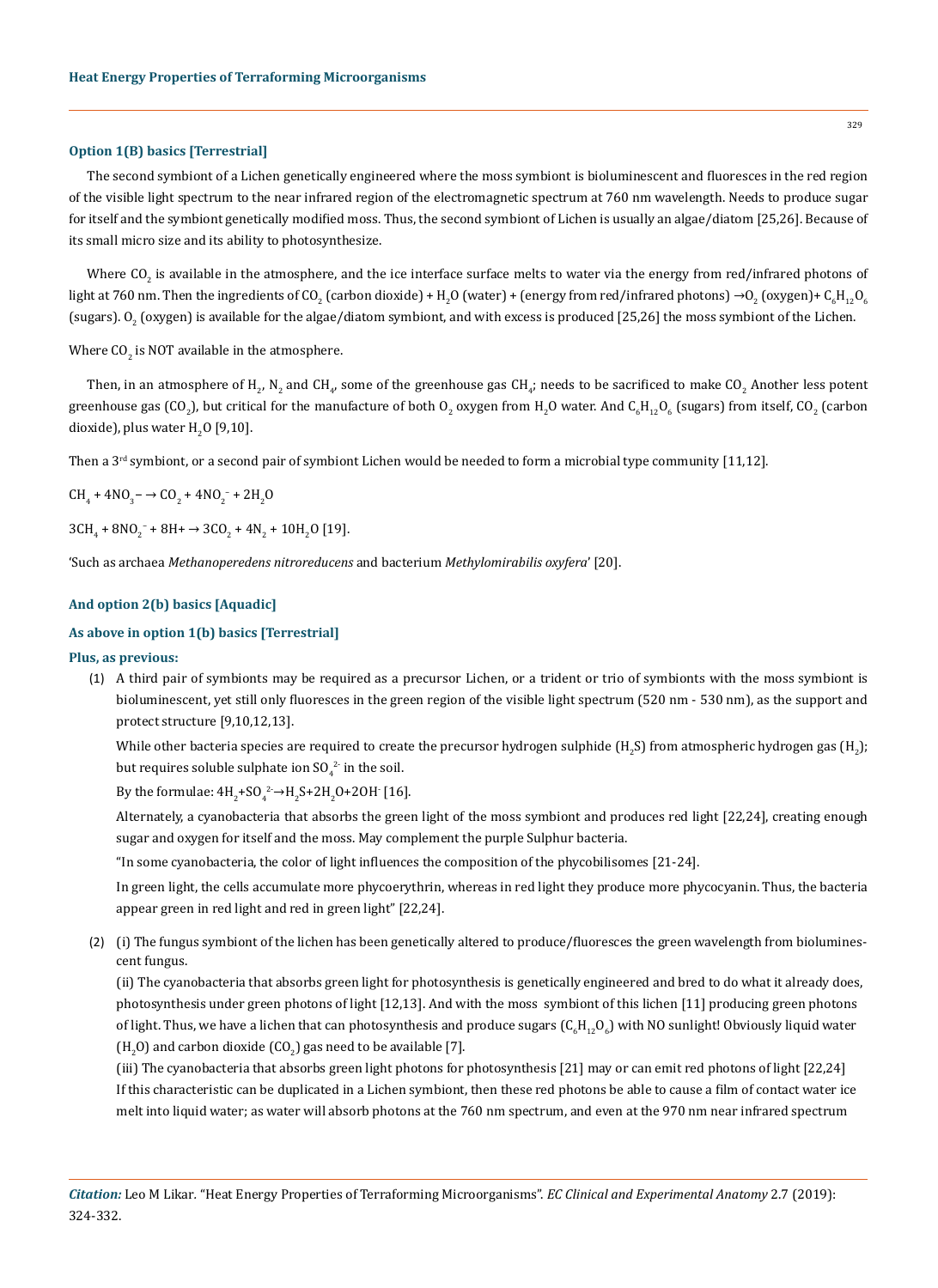[6]. Such a micro-environment of liquid water between the Lichen in a host rock surrounded by water ice. Both to absorb the water  $(\rm H_{2}O)$  and any dissolved carbon dioxide (CO<sub>2</sub>), for photosynthesis; and for nutrients to be soluble for the moss symbiont to draw into itself those plant nutrients, just like other plants [7].

(iv) Otherwise a third symbiont would be introduced. That purple Sulphur bacteria [14,15]. Even though the cyanobacteria symbiont that absorbs green light photons from the bioluminescent fungus fluorescing the green photons of light [12,13]; is already a complete competitive terra forming Lichen [11]. In extreme cold conditions the thermal energy output produced from the purple Sulphur bacteria [14,15], may be a critical  $3<sup>rd</sup>$  symbiont for a Lichen [11] to terraform in CONTINOUS water ice bound conditions. (v) The Sulphur needed by the new purple Sulphur bacteria [14,15], in a water soluble form [7], would actually be supplied by the bioluminescent fungus fluorescing the green photons of light [12,13]. Whose plant like function is to absorb available soil elements, such as Sulphur, and make those nutrients available for its symbiont cyanobacteria. In exchange for the sugars that the cyanobacteria produce from photosynthesis [7,11].

(vi) So, whether aquatic or terrestrial, an initial, artificial cocoon for the Lichen is developed for the genetically engineered Lichen. The Lichen would be then able to expand itself into surrounding rock and ice [11], on a planet far away from the Earth.

#### **Option 3**

1. Traditional diatom algae [25,26] as the photosynthetic symbiont for the genetically modified symbiont lichen [11], (gene transferred from the bioluminescent fungus symbiont that produces/fluoresces in the green wavelength of light) [12,12]. Such that the diatom algae [25,26] no longer needs sunlight to photosynthesis.

Although this new genetically engineered organism my now survive in extreme cold conditions of weak or no sunlight. Which still leave the objective and major problem of terraforming the foreign planet, by adding energy sufficient for planetary greenhouse gases to trap thermal energy into friction and kinetic energy [2]. Thus, the purple Sulphur bacteria [14,15] or a microorganism, or organism with the characteristic of producing excess thermal energy; and putting its produced thermal energy into its surroundings. Thus, providing the input thermal energy for greenhouse gases to absorb into their molecular structure [2]. Increasing collisions, increasing friction, increasing atmospheric temperatures [2].

2. A better idea would be to first try to combine a photosynthesizing cyanobacteria with the purple Sulphur bacteria [14,15]. With a genetically engineered lichen moss which now has the bioluminescence genes or fluorescing in a green wavelength [12,13].

#### **Option 4**

Option 4 is the radical option to begin terra forming of a foreign moon or foreign planet.

Atmospheric hydrogen gas (H<sub>2</sub>) + atmospheric nitrogen gas (N<sub>2</sub>) + genetically engineered lichen  $\to$  H<sub>2</sub>N<sub>2</sub> (exothermic product).

Where the exothermic product MUST be shock sensitive especially when frozen, such that a slight structural stress will cause the exothermic chain reaction and the release of infrared heat.

Local heat sufficient to allow the lichen to expand into adjacent rock/soil.

Until an equilibrium between the genetically engineered lichen in its protective rock structure and the foreign planet's atmosphere is reached.

I would therefore humbly propose the planet Uranus for this experiment in terra forming of foreign planets, via introduced, genetically engineered, Earth microorganisms, and or Earth microorganisms and symbiont Lichens.

## **Pre-Conclusion**

When people of the Earth are able to travel at a satisfactory speed between solar systems, one objective would be to find a sister Earth. However, one size fits all, approach may mean that in not finding an exact copy of our planet Earth. Thus, a satisfactory planet or moon that may sustain Earth flora and fauna, may be missed. As an example. Jupiter is too large a gas giant and therefore its magnetic field wo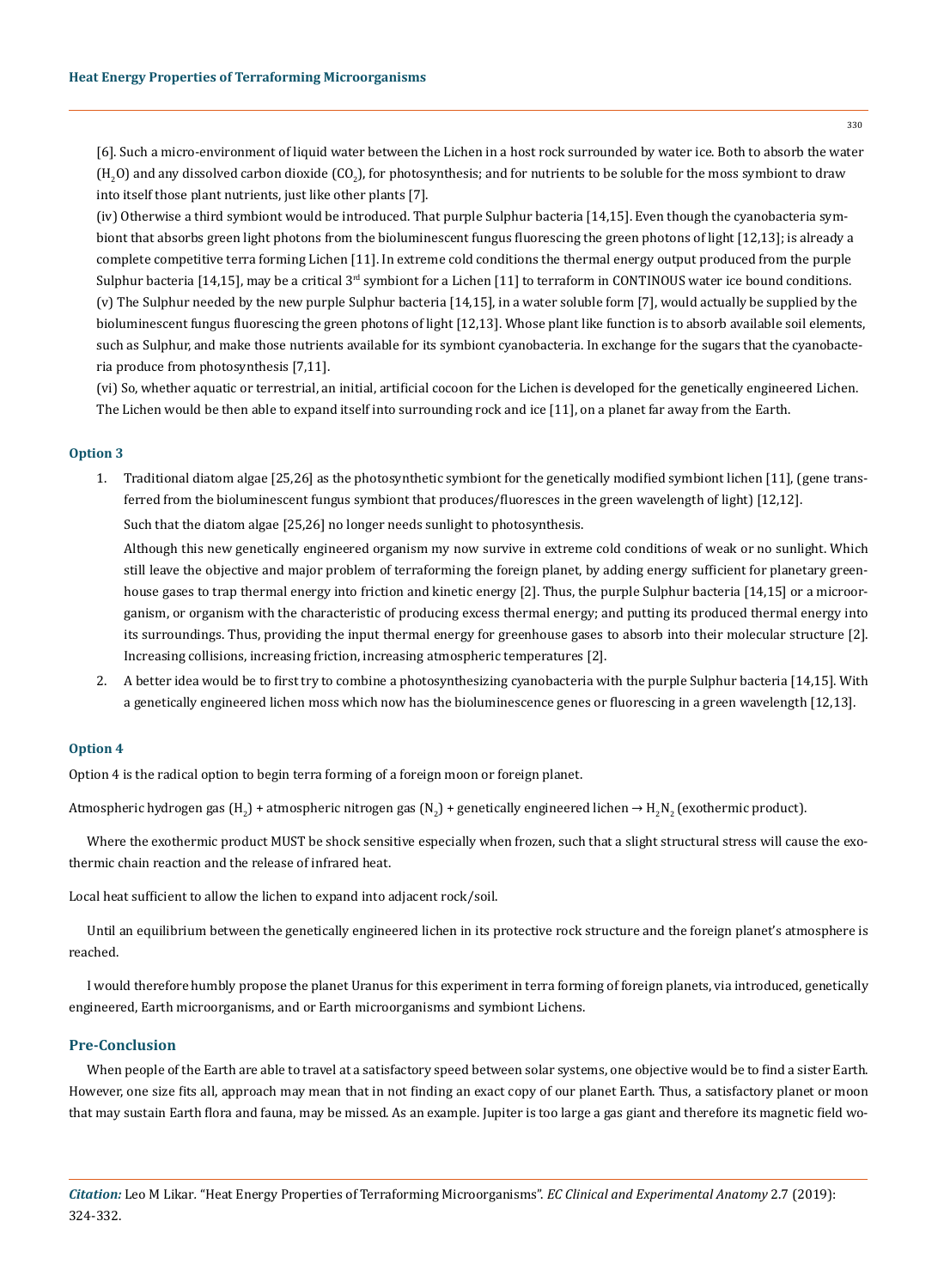uld damage most life on moons. Those moons close enough for Jupiter's gravitational field to produce gravitational internal friction heat within their cores.

To find a goldey locks moon some characteristics might be: large enough to have a gravitational force of its own. The moon is close enough to its planet such that the planet's gravitational field creates a gravitational friction or internal thermal affect on the moon [27,28]. The moon is not so close to the planet that the gravitational force of the planet keeps the moon in a volcanic state [27,28]. There is already an atmosphere on the moon with some greenhouse gases. The planet and this moon are not so close to their sun that the moons atmosphere has been depleted.

This is where terra forming microorganisms have their chance to bring about a significant and profound influence on that moon's atmosphere and climate; in creating Earth like conditions.

#### **Conclusion**

Where foreign planets already have abundant greenhouse gases, are further away, or receive less solar radiation than the Earth does from its sun. Terraforming with microorganisms of any kind, will be required to generate infrared energy or heat from their metabolic processes. Sufficient to melt water ice into liquid ice. Making that liquid water available for a form of photosynthesis, and the uptake of soluble elements for nutrition. Such microorganisms might be adapted, and genetically engineered into a protective symbiotic Lichen. But introduced onto a foreign planet in a synthetic cocoon, to protect the introduced organism from freezing temperatures. In order to take advantage of the already high volume of greenhouse gases present. Therefore, further theoretical work is justified in creating terraforming microorganisms. And even the beginning of laboratory work in creating terraforming microorganisms could be now considered a reasoned proposal.

## **Post Conclusion**

This manuscript is an "open patent document". Thus, I declare that all patent rights extinguished. Any ideas, organisms, systems or proposals in this manuscript, "Heat Energy Properties Of Terraforming Microorganisms" are available to anyone with no legal or economic restraint.

#### **Bibliography**

- 1. Keith Johnson., *et al*. "Advanced Physics For You". Oxford 2nd Edition, Oxford University Press, Chapter 24 Spectra and Energy Levels (2015): 337-353
- 2. Douglas A Skoog., *et al.* "Fundamentals of Analytical Chemistry". 9<sup>th</sup> Edition, Brooks/Cole Cengage Learning Chapter 24, Introduction to Spectrochemical Methods: Interaction of Radiation and Matter-Absorption of Radiation (2014): 647-673.
- 3. Keith Johnson., Simmone Hewett John Miller Sue Holt, Advanced Physics For You, Oxford 2nd Edition, Oxford University Press 2015, Chapter 24 pages337-353
- 4. Raymond Chang and Kenneth A Goldsby. "Chemistry". 12<sup>th</sup> edition, Mc Graw Hill Education, Chapter 10 Molecular Geometry And Hybridization of Atomic Orbitals (2016): 412-464.
- 5. JL Teffo., *et al*[. "Reduced Effective Hamiltonian for a Global Treatment of Rovibrational Energy Levels of Nitrous Oxide".](https://www.sciencedirect.com/science/article/abs/pii/S0022285284712884) *Journal of [Molecular Spectroscopy](https://www.sciencedirect.com/science/article/abs/pii/S0022285284712884)* 168.2 (1994): 390-403.
- 6. [Joseph A Curcio and Charles C Petty. "The Near Infrared Absorption Spectrum of Liquid Water".](https://www.osapublishing.org/josa/abstract.cfm?uri=josa-41-5-302) *Journal of the Optical Society of America* [41.5 \(1951\): 302-304.](https://www.osapublishing.org/josa/abstract.cfm?uri=josa-41-5-302)
- 7. Joanne Burke., *et al*. "Spotlight: Biology, VCE Units 1 & 2". 1st Edition, Science Press, Chapter 3 (2006): 15 -20.
- 8. DWA Sharp. "Dictionary of Chemistry". 2<sup>nd</sup> Edition, Penguin Books (1990).
- 9. [Lichen.](https://en.wikipedia.org/wiki/Lichen)
- 10. Spribille Toby., *et al*[. "Basidiomycete yeasts in the cortex of ascomycete macrolichens".](https://www.ncbi.nlm.nih.gov/pubmed/27445309) *Science* 353.6298 (2016): 488-492.
- 11. ["What is a lichen?". Australian National Botanic Gardens \(2014\).](https://www.anbg.gov.au/lichen/what-is-lichen.html)

*Citation:* Leo M Likar*.* "Heat Energy Properties of Terraforming Microorganisms". *EC Clinical and Experimental Anatomy* 2.7 (2019): 324-332.